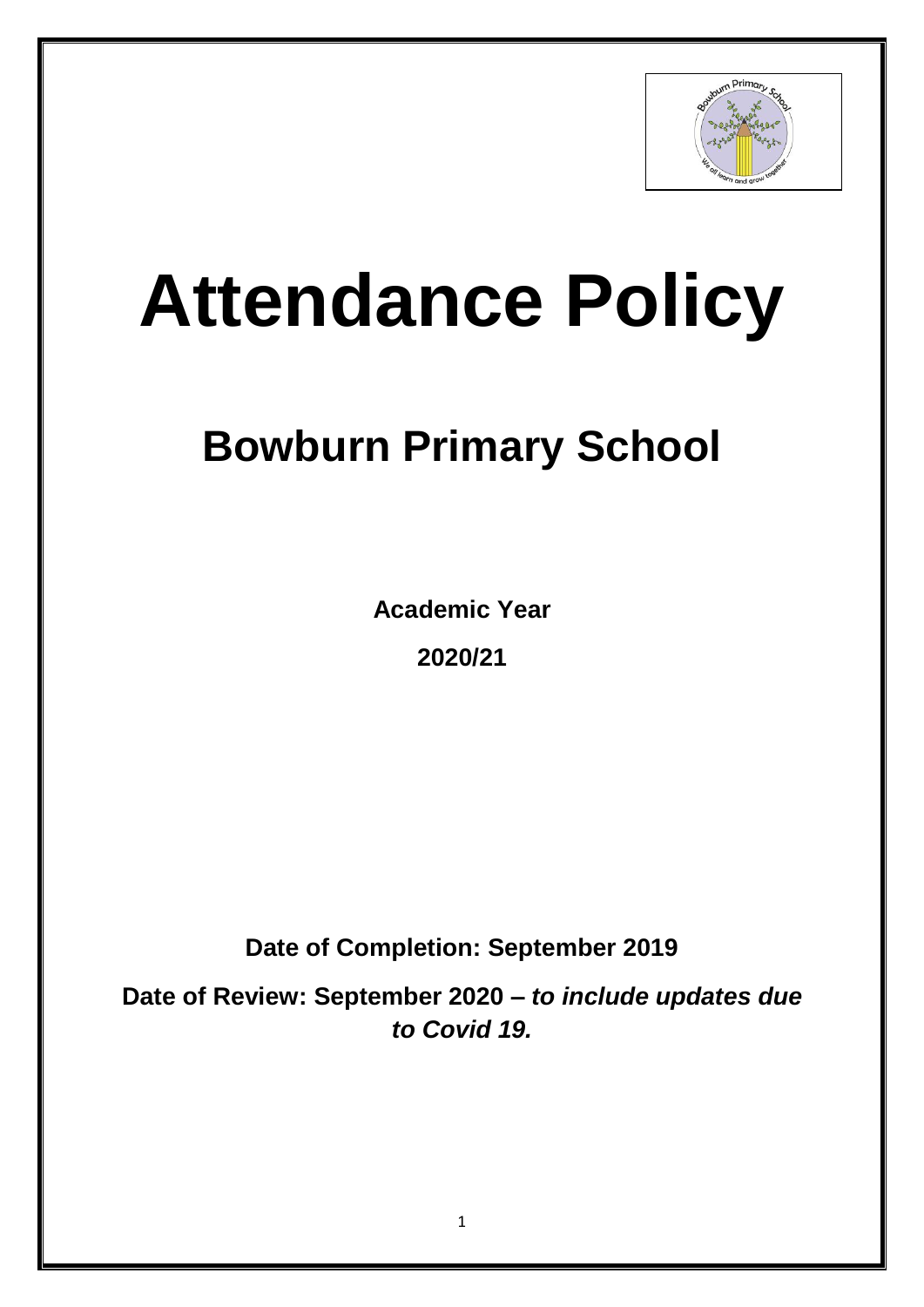## **Attendance Policy**

# **Bowburn Primary School**

#### **Electronic File Pathway:**

| Pathway:               |  |
|------------------------|--|
| <b>Version Number:</b> |  |

#### **Document History Log:**

| <b>Author of</b> | J Glass | Job role:              | Head teacher |
|------------------|---------|------------------------|--------------|
| document:        |         |                        |              |
|                  |         |                        |              |
| Date document    | 11.7.16 | <b>Approval by</b>     | 17.11.16.    |
| created:         |         | <b>Governing Body:</b> |              |
|                  |         |                        |              |

#### **Annual Review History:**

| <b>Task</b>            | <b>Date Reviewed</b> | <b>Reviewed by</b> | <b>Signatories</b>  |
|------------------------|----------------------|--------------------|---------------------|
| First document review  | 17.9.16              | J Glass            |                     |
| 2 <sup>nd</sup> Review | 11.9.17              | J Glass            |                     |
| 3 <sup>rd</sup> Review | September<br>2019    | J Glass            | J Glass J Collinson |
| 4 <sup>th</sup> Review | August 2020          | J Glass            | J Glass J Collinson |

#### **Revisions Log:**

| <b>Revision</b>                                                     | Date of<br>revision | <b>Reason for revision</b>                                 | <b>Resulting</b><br>version<br>number | <b>Signatories</b> |
|---------------------------------------------------------------------|---------------------|------------------------------------------------------------|---------------------------------------|--------------------|
| Changes to Pupils<br>missing from education,<br>moving in term time | September<br>2017   | Advice to change policy<br>in line with KCSIE July<br>2016 | 2                                     |                    |
| Review                                                              | Sept 2019           | New policy for primary<br><b>School amalgamation</b>       |                                       |                    |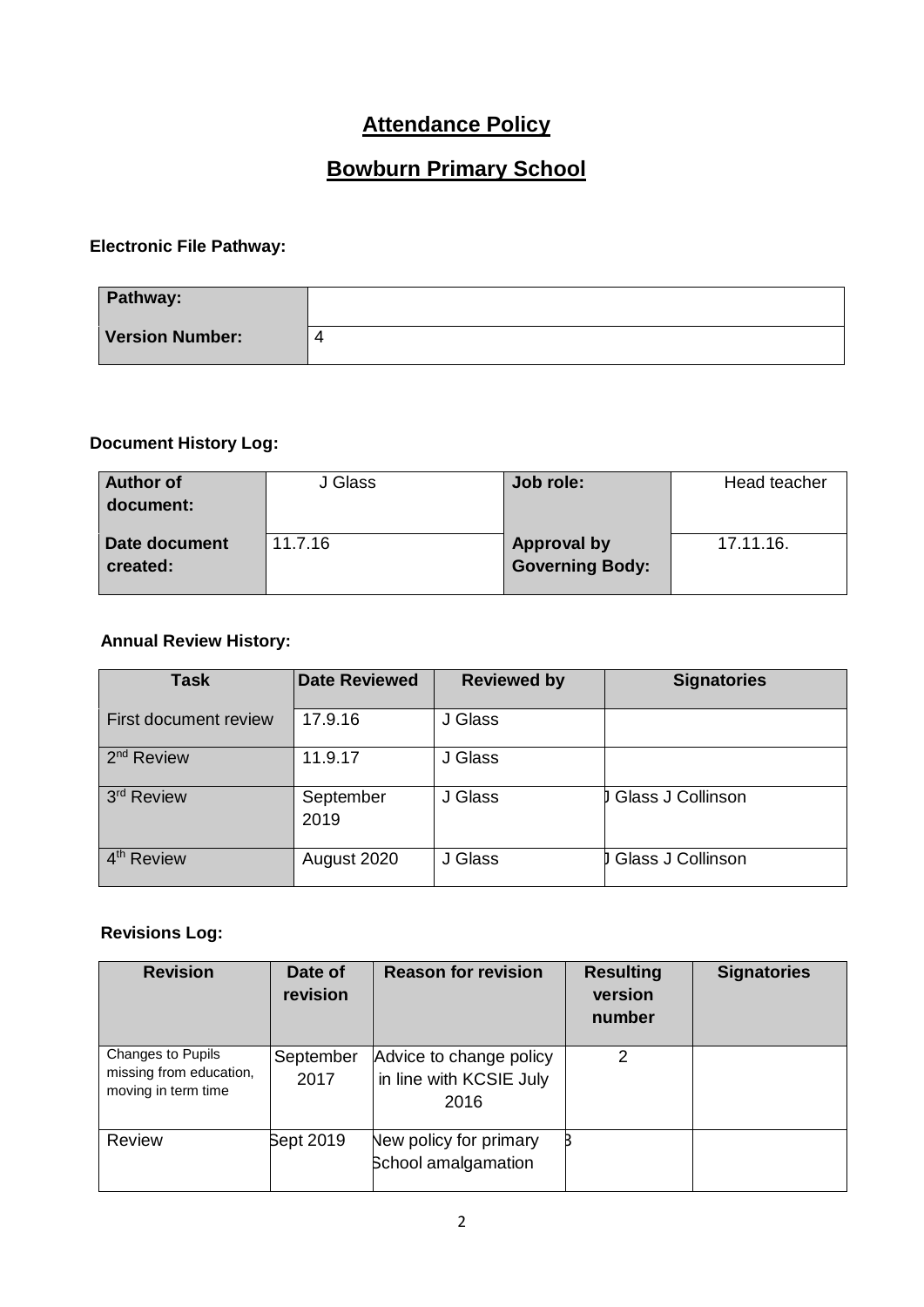| <b>Review</b> | August | Update in light of Covid | J Glass J Collinson |
|---------------|--------|--------------------------|---------------------|
|               | 2020   | 19 quidance for parents  |                     |
|               |        |                          |                     |

### **Bowburn Primary School- Attendance Policy**

Bowburn Primary School seeks to ensure that all its pupils receive an education which maximises opportunities for each pupil to realise his/her true potential. The school will strive to provide a welcoming, caring environment, whereby each member of the school community feels wanted and secure.

We believe that all students benefit from the education we provide, and therefore from regular attendance. The aim of our attendance policy is to provide a consistent practice that encourages and facilitates the regular attendance of all pupils.

All school staff will work with pupils and their families to support parents in helping them to meet their legal duty; to ensure that their children attend school regularly and on time. A whole school attendance target of **96%** has been set for the **academic year 2020/2021** and various measures will be put in place to help work towards this.

The school has established an effective system of incentives and rewards which acknowledges the efforts of pupils to improve their attendance and timekeeping and will challenge the behaviour of those pupils and parents who give low priority to attendance and punctuality.

This policy has been reviewed and rewritten in line with the DFE 'School attendance Departmental advice for maintained schools, academies, independent schools and local authorities' (October 2014) and 'School attendance parental responsibility measures' (January 2015) and DfE 'Guidance for full opening of school' ( 31 July 2020.)

This policy is supported by our policies on safeguarding and child protection, bullying, behaviour and inclusive learning (SEND).

#### **1. Attendance and Attainment**

We recognise that the relationship between attendance and achievement of our students is inextricably linked.

Regular school attendance is crucial to maximise pupil progress and enjoyment of learning, and for this reason the school is dedicated to ensuring its attendance policy is adhered to.

#### **We will ensure that:**

- All students have an equal right, and access to, an education in accordance with the national curriculum, or agreed alternative.
- Students will not be deprived of their education opportunities by, either their own absence or lateness, or that of students.
- Action is taken where necessary to secure an improvement in attendance.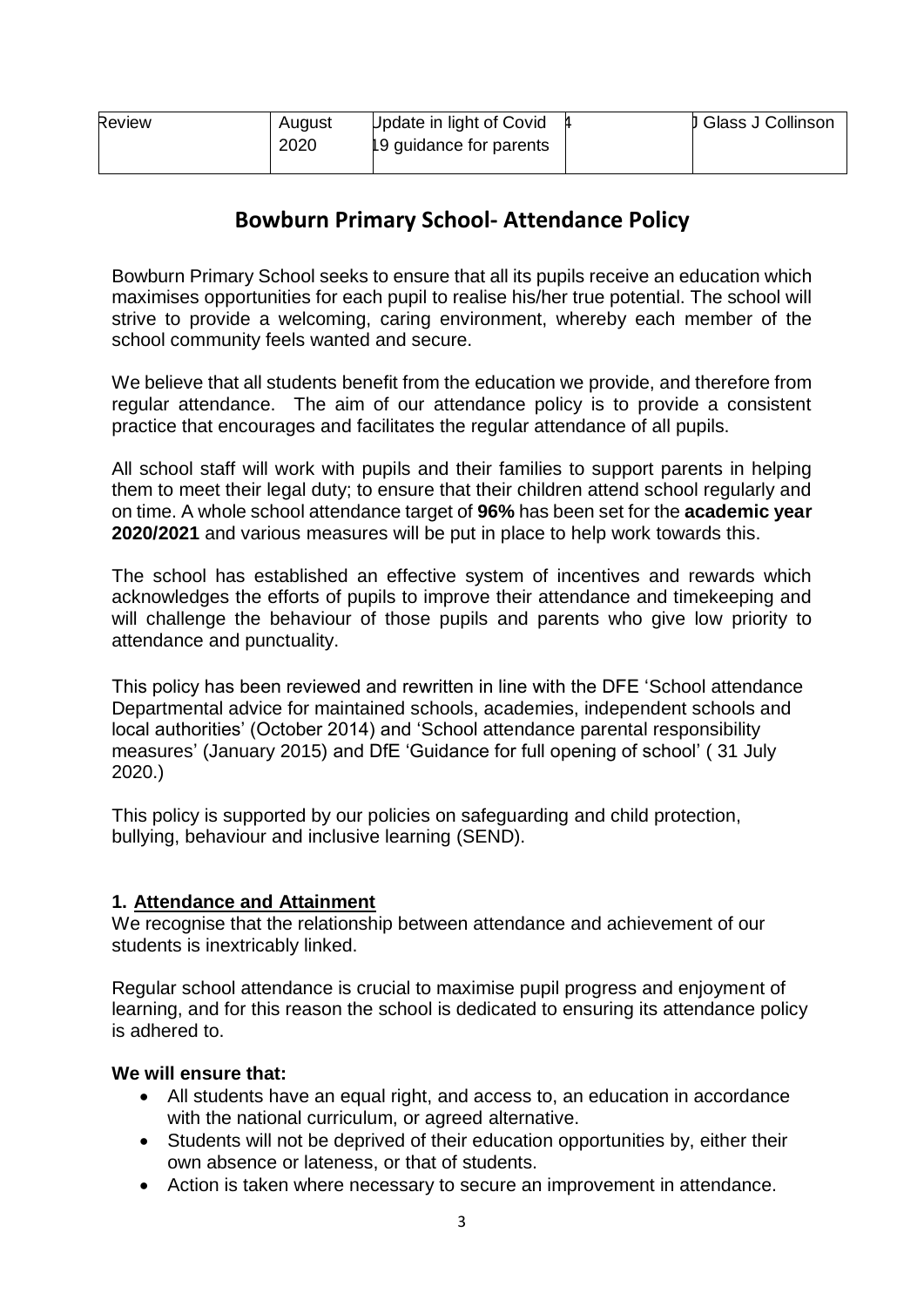#### **2. The Law**

You need to make sure your child attends school regularly and on time. Because parents are responsible for this duty in law, you will be **breaking the law** if you do not do this and there are no good reasons for missing school.

The School and Local Authority **want to help you if you have a problem.** If attendance does not get better or you do not accept help and support offered, the Council may issue you with a warning notice, Penalty Notice or ask you to attend an interview to ask you questions about whether you have broken the law.

If you go to court and are found guilty of an offence, you could be fined up to £1,000 for a less serious offence or up to £2,500 if the law breaking is more serious. **In very serious cases, the court may involve the probation service or consider up to 3 months in prison.**

#### **3. Attendance Procedures**

#### **a) On the first day off and any further absence**

If a child is ill or is absent for any reason, parents or carers are asked to phone the School Office before 9am giving a reason for the child's absence. If a child is absent from school and there is no phone call from home then school will contact parents to say that the child is not in school and enquire about a reason why.

Doctors and dentists appointments should be made outside of school time. If this is not possible, your child should miss the minimum amount of school time necessary. If they are well enough to come back to school following the appointment they need to. Appointment cards should be brought into school prior to appointments to confirm the reason for any absence.

#### **b) Coronavirus symptoms**

If your child, or a member of your household, has any of the following symptoms; new and persistent cough, a high temperature or loss of, or change in, their normal sense of taste or smell then you must **immediately take the following actions**:

- Report the reason for absence to school
- Self-isolate
- Arrange a coronavirus test
- Provide school with the results of that test

**Self-isolating -** the person with symptoms must self-isolate for 10 days and other members of their household (including any siblings) should self-isolate for 14 days from when the symptomatic person first had symptoms. If you have tested positive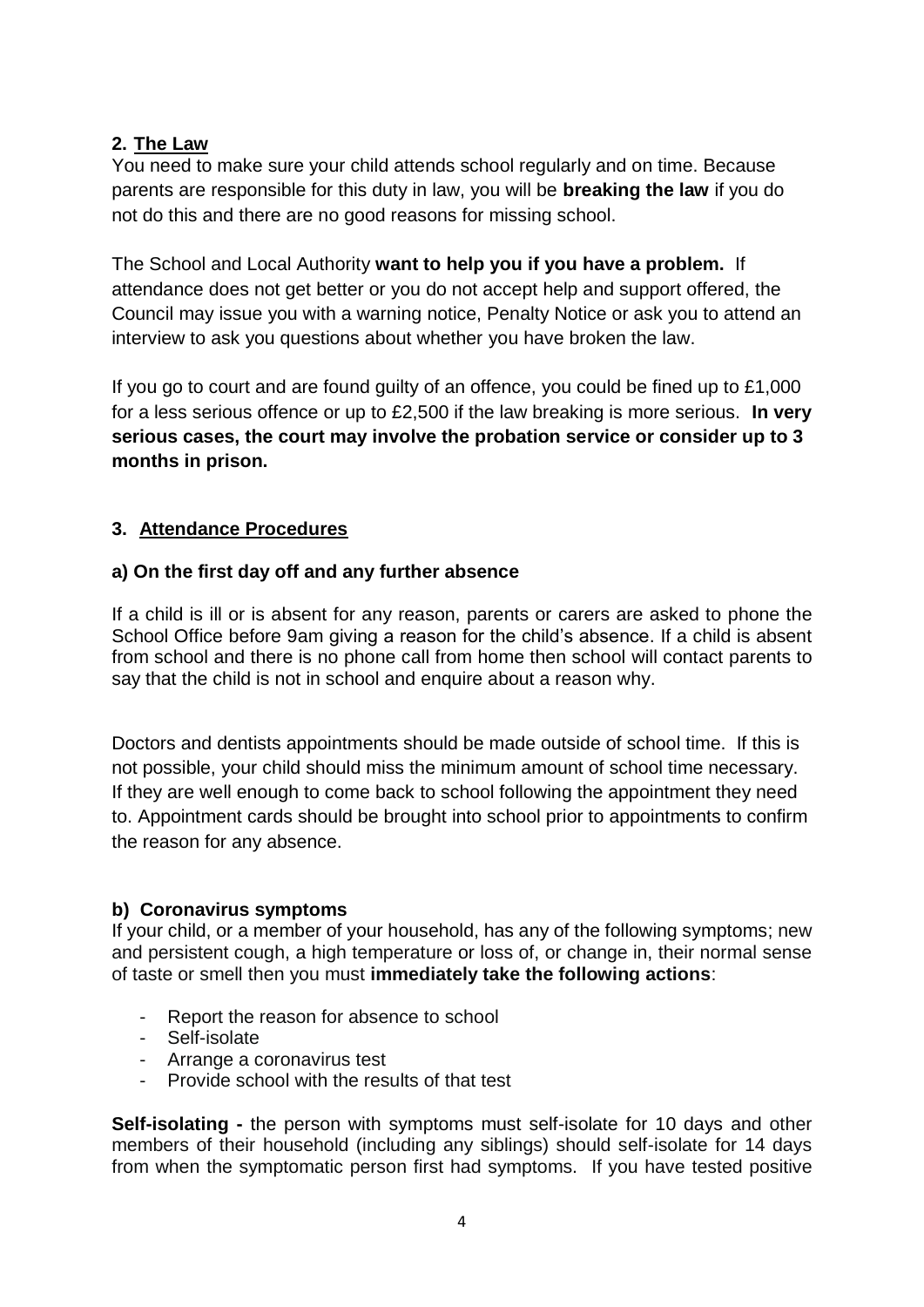whilst not experiencing symptoms but develop symptoms during the isolation period, you should restart the 10 day isolation period from the day symptoms develop.

If you are self-isolating you should not leave your home. This includes going to work/school, going shopping even for medication, going for exercise (this can be done in your garden). You should also not have any visitors.

#### **How we will support you as a school:**

- We will be asking why your child is off and ask for test results to be provided, so that we can protect all of our pupils, staff and families.
- We will make sure the reasons for absence are correctly recorded on the register. Where parents have done all that has been asked in reporting absences and providing test results, these absences will be authorised by the school.
- We will follow all safety measures set out by the government.
- If pupils are self-isolating but do not have symptoms, we will provide work for them to do at home, stay in touch and monitor the work that they are doing.
- If any additional support is needed please contact school.

#### **Periods of extended absence (not related to coronavirus)**

If a child's absence continues beyond 3 days then parents are requested to notify the school to update them. If a phone call is not received then the school will contact home to verify the absence.

If the school receives no reason for any absence then an unauthorised absence will be recorded. Continued absenteeism and unauthorised absences could result in further action such as referral to the Attendance Improvement Team to consider enforcement action and possibly a fixed penalty notice (this includes unauthorised absences accrued through leave of absence taken during term time).

#### **b) Periods of extended absence**

If a child's absence continues beyond 3 days then parents are requested to notify the school to update them. If a phone call is not received then the school will contact home to verify the absence.

If the school receives no reason for any absence then an unauthorised absence will be recorded. Continued absenteeism and unauthorised absences could result in further action such as referral to the Attendance Improvement Team to consider enforcement action and possibly a fixed penalty notice (this includes unauthorised absences accrued through leave of absence taken during term time).

#### **If your child is absent from school more than they should be:**

At the end of each half term the School Office will use its computer system to analyse absence across the school. As a result of this, some families will receive letters to inform them if their child's absence is lower than it should be if no prior discussion has taken place (unless this is due to frequent hospital appointments and/or long term medical needs).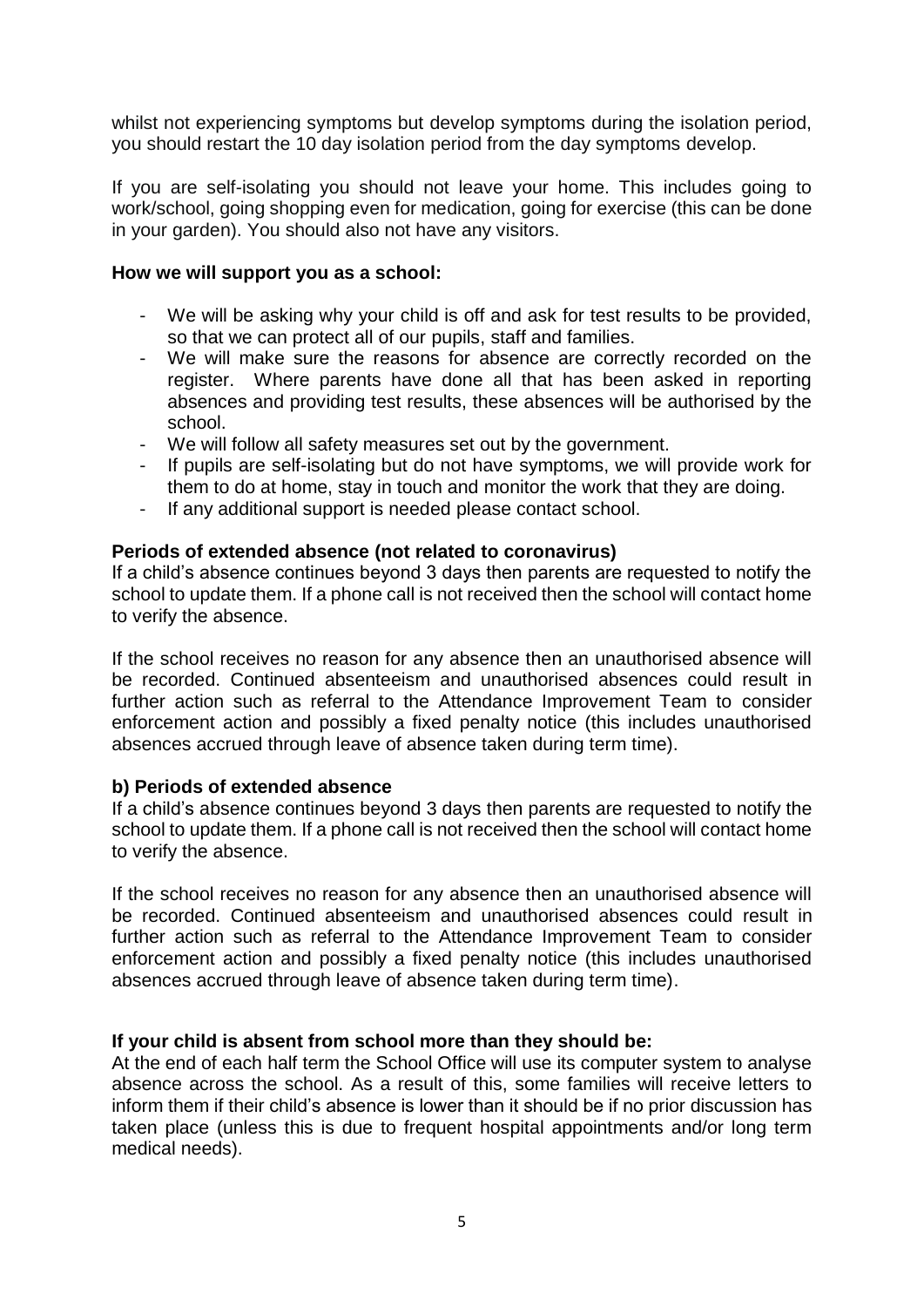#### **c) Help & Support:**

If you need help with attendance, it is important that you talk to the school about the issues as soon as possible. You may need to attend a meeting in school to talk about the problems and to put a plan in place to help. Sometimes, school may need to involve other services to help.

#### **d) Communication:**

We are asking all parents to please remember to report and explain the reasons for absence and to make sure your contact and emergency contact details are up to date.

It is vital, that school can contact parents if their child becomes unwell during the school day or in order to discuss the reasons for absence.

The School will analyse absence across the school. As a result of this, some families will receive letters to inform them if their child's absence is lower than it should be if no prior discussion has taken place (unless this is due to coronavirus/frequent hospital appointments and/or long term medical needs). If we have concerns regarding your child's attendance then we may contact you by phone, letter, invite you to a meeting or make a visit to your home.

As a parent you may identify concerns about school attendance early on if you have seen a change in your child's attitude to school or in their willingness to attend. If this is the case, please share your concerns with us and we can work together to ensure that school attendance doesn't ever need to decline. The quicker that concerns are shared, the quicker they can be resolved.

The school will work with you to discuss ways that we can offer support in finding a way to improve attendance.

#### **e) Enforcement Action:**

.

If, following the schools attempts to intervene there is no significant improvement and no good reasons for absences (i.e. absences are not supported by relevant evidence), or you have not co-operated with the school's attempts to improve the situation the school are required to consider referring the matter to the Local Authority for enforcement action.

If your child misses school a lot because of illness, or if school do not know of any serious health issue that would mean your child could miss school a lot, the school may ask to you to provide medical evidence to authorise absences.

We are committed to supporting your child effectively, to ensure that they get the very best education possible and therefore have the best life chances. All challenges made concerning persistent absences, will be handled sensitively and in confidence.

#### **f) Punctuality: ( Junior School Building )**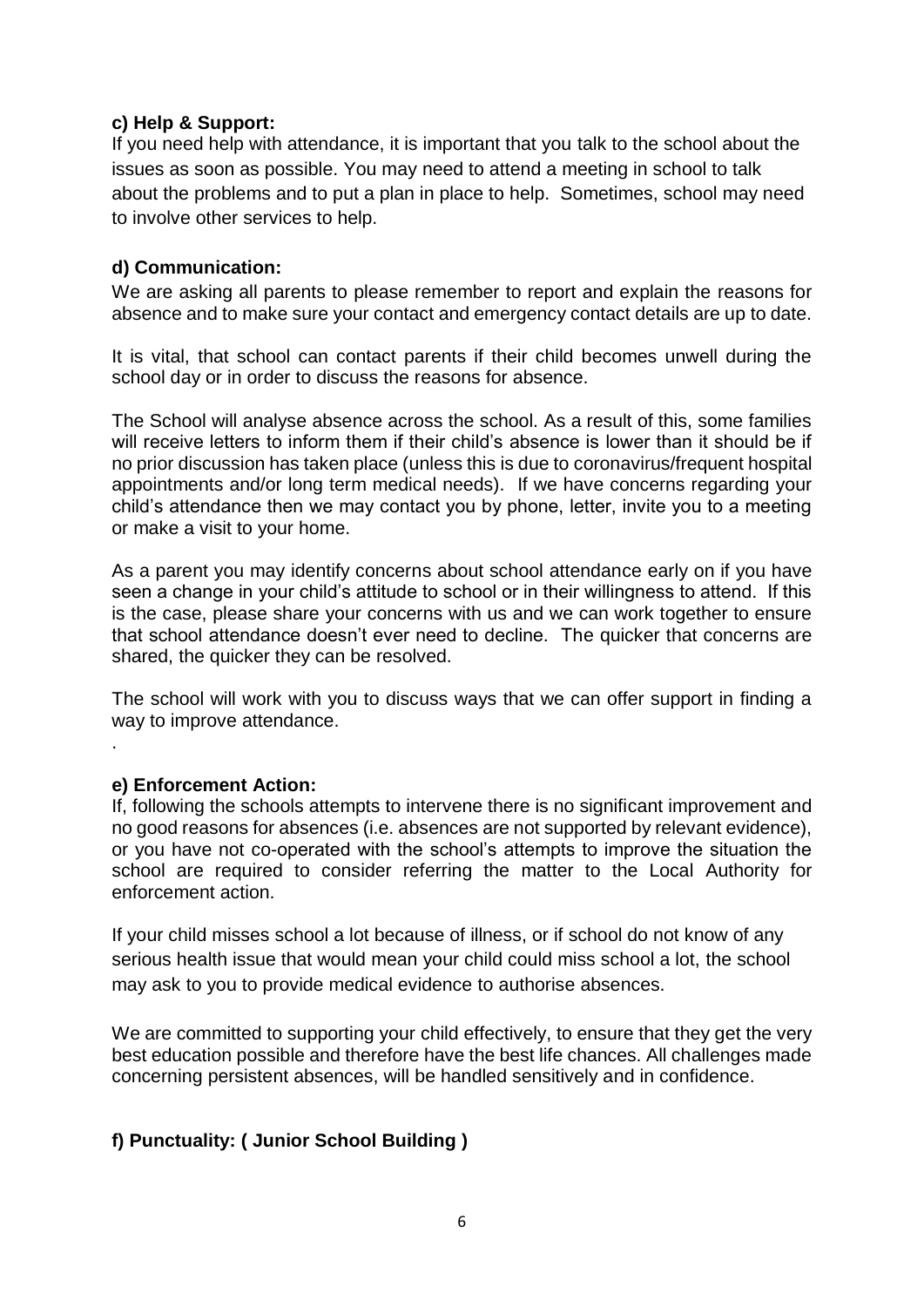Registration time is at **9.00am** and **12.45pm** for Key Stage Two (Year 3 and Y4) and at **9.00am** and **1.15pm** for Key Stage 2 (Year 5 and Year 6) at which point the pupil entry gates will be locked and all pupils must enter by the main entrance. It is important for all children to be on time, as missing the first few minutes of any lesson can be disruptive and unsettling, both for the child who is late and for the rest of the class. If a child arrives in school up to 15 minutes after registration then a late mark will be recorded in the register (L). Registers will be closed at this point and any children arriving more than 15 minutes late will be recorded as (U) which is a late after registers close mark and this is classed as an unauthorised absence (a number of these marks can also contribute to a fixed penalty notice being issued).

#### **If your child is late for school:**

All children arriving late at school will be asked the reason for their lateness and this will be recorded on the school's attendance data base (SIMs).

#### **Stage 1. If a child is late (after registers close) for school on a number of occasions;**

A letter will be sent home from school to parents to say their child's punctuality is causing some concern. An appointment with the Head teacher and /or parent Support Advisor will be offered to discuss ways that the school can offer support in finding a way improve this. Incentives to improve punctuality may also be offered to pupils e.g. improving their punctuality over 2 weeks to earn a reward.

#### **Stage 2. If lateness becomes persistent** with no identifiable reason –

A letter will be sent home from school with a specific appointment given to meet with Head Teacher or Parent Support Advisor for a 'planning meeting'. This will aim to address any issues which may be behind this pattern of poor punctuality.

#### **Stage 3. If the school continues to have concerns about a child's punctuality;**

Then a referral may be made to the Attendance Improvement Team to consider if enforcement action is required.

#### **f) Punctuality (Infants and Nursery School building )**

Registration time is at 9.00am and 1.00pm for Reception and Year groups 1 and 2. After this time parents must enter with their children by the main entrance. It is so important for all children to be on time, as missing the first few minutes of any lesson can be disruptive and unsettling, both for children and for the rest of the class. If a child arrives in school up to 15 minutes after this time then a late mark will be recorded in the register (L). Registers will be closed at this point and any children arriving more than 15 minutes late will be recorded as (U) which is a late after registers close mark and this is classed as an unauthorised absence (a number of these marks can also contribute to a fixed penalty notice being issued).

**If your child is late for school:** All children arriving late at school must be accompanied by their parent/carer into the main office and the reason recorded in the late book.

**1. If a child is late (after registers close) for school on a number of occasions;** A letter will be sent home from school to parents to say their child's punctuality is causing some concern. An appointment with the Head and/or Parent Support Adviser will be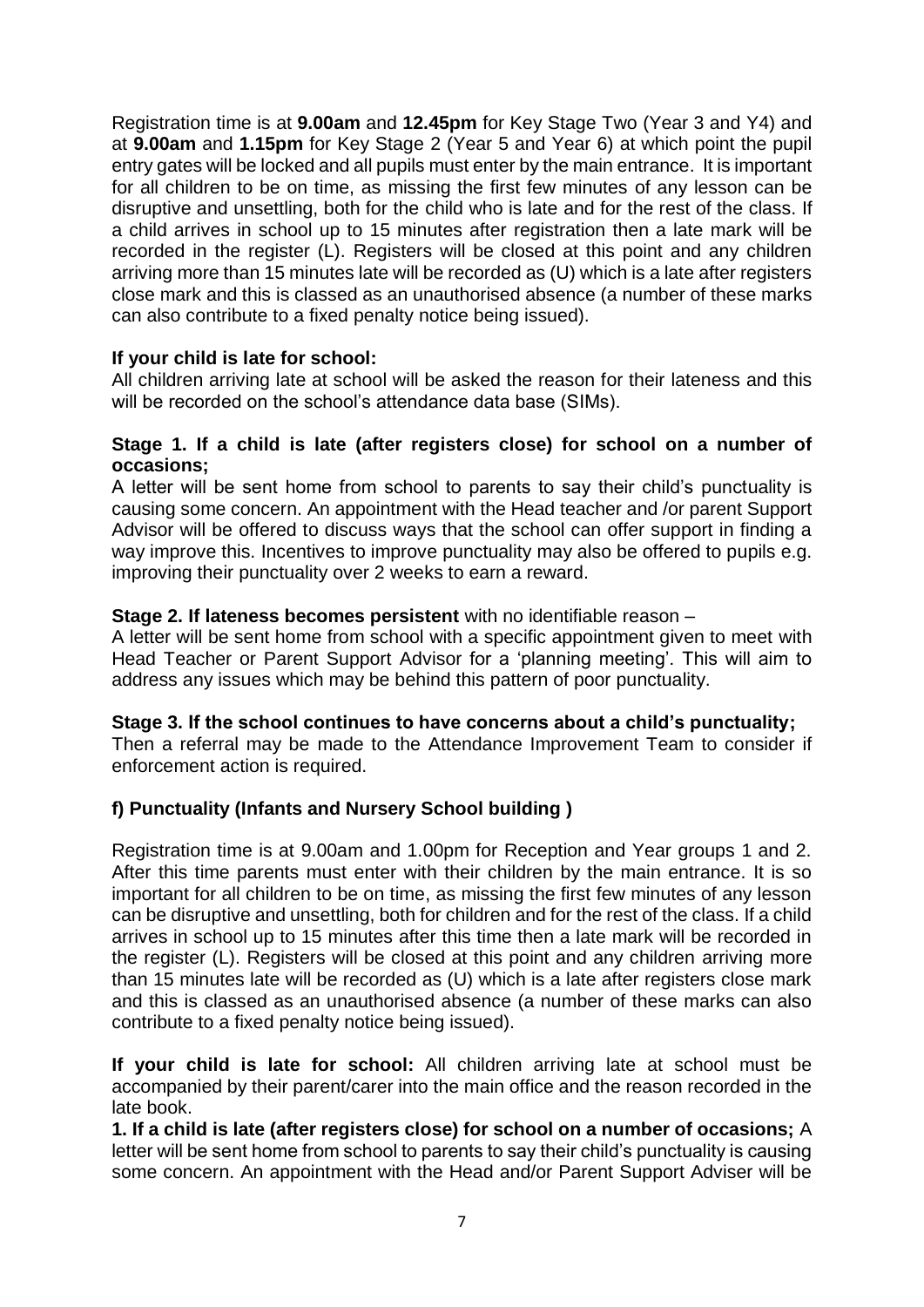offered to discuss ways that the school can offer support in finding a way to improve this.

**2. If lateness becomes persistent with no identifiable reason** – A letter will be sent home from school with a specific appointment given to meet with the Head Teacher for a 'planning meeting'. This will aim to address any issues which may be behind this pattern of poor punctuality.

**3. If the school continues to have concerns about a child's punctuality;** Then a referral may be made to the Attendance Improvement Team to consider if enforcement action is required.

#### **g) Leave of Absence in Term Time**

The High Court has confirmed that the school's Head Teacher authorises absences. Head teachers are no longer able to grant leave of absence during term time **unless there are exceptional circumstances.** The school will consider each request of absence individually; taking into account the circumstances, such as; the nature of the event for which leave is sought, the pupil's prior attendance and any important events taking place in school at that time e.g. termly tests.

An application for leave of absence must be made well in advance via a form which is available from the school website or in person from the school office. Where a leave of absence is granted, the head teacher will determine the number of days a pupil can be away from school. A leave of absence is granted entirely at the head teacher's discretion. As stated in the most recent DFE guidance on attendance, if an application for leave of absence is not made prior to the time of the required absence then the absence will be recorded as unauthorised regardless of circumstances.

#### **Please note that absence will not be authorised under any circumstances during any period of public examinations or internal assessments.**

#### **5. Promoting good attendance and punctuality**

In order to promote attendance and punctuality the school will give out a weekly prize for the class with the best attendance. The class with the highest attendance % at the end of each term earns a reward. Any children who achieve 100% attendance over each week will receive stickers /coins in the Infants which they can use to buy rewards (small toys etc) at the end of each half term from the attendance 'shop'. Pupils who achieve 100% attendance for the whole year earn a more substantial reward. Attendance percentages will be shared with pupils in weekly assembly, and with parents in the school newsletters. Termly parents' meetings and annual reports to parents will contain a record of individual pupils' attendance.

#### **6. Children Missing from Education:**

If you move from the area and your whereabouts are unknown, the school can legally remove your child from the roll after 20 school days of unauthorised absence. It is **vital that if you keep school informed of any change of details** and regularly update them if details change. Your child may be at risk of losing their school place if your whereabouts are not known.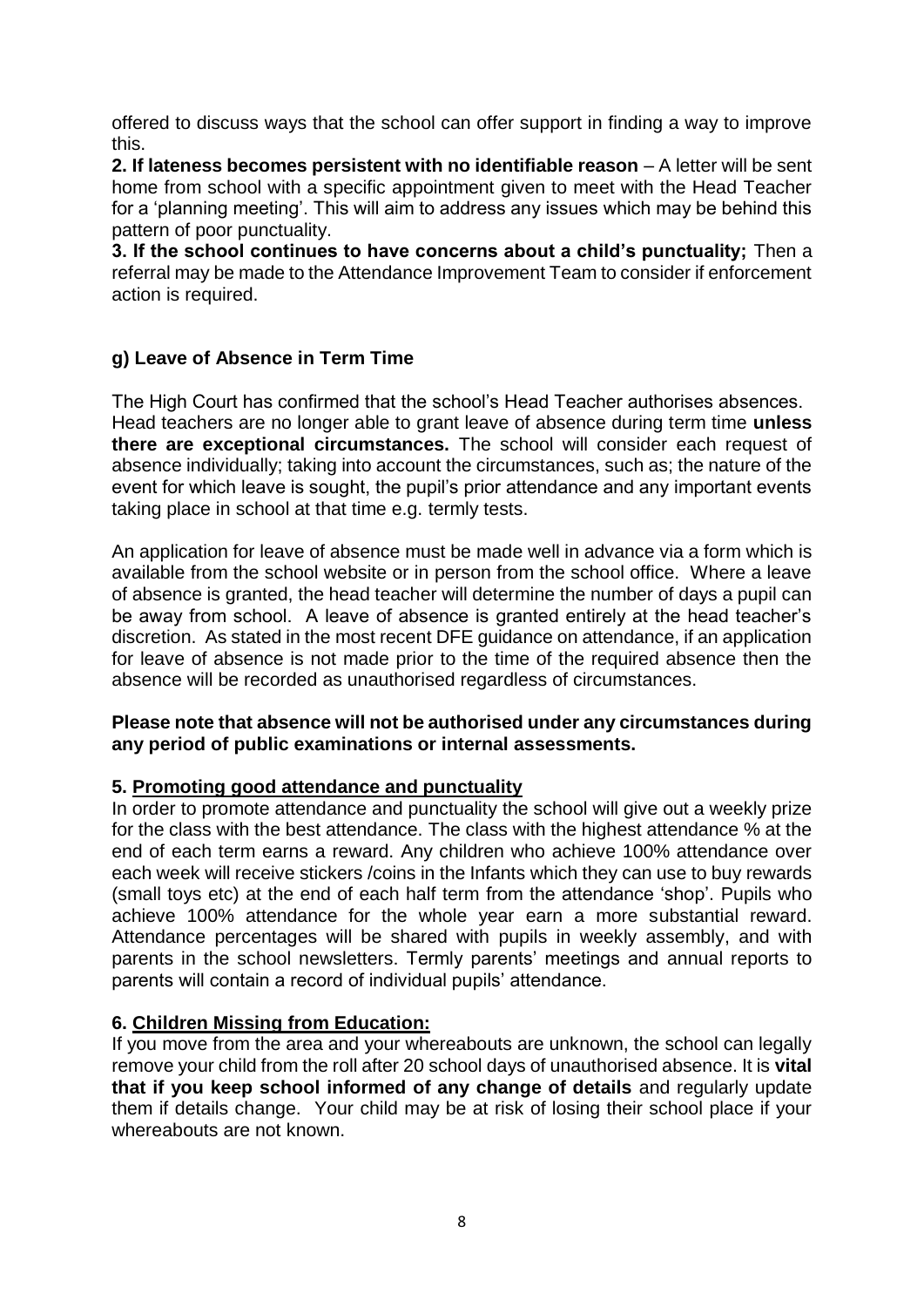It is also important that emergency contact information is kept up to date and that if you are leaving the area, you provide details of where and how you can be contacted. If you do not do this and the school is unable to trace your child, this would be treated as a **safeguarding matter, and the Local Authority will be informed.** 

#### **If children move school mid- term, the school will also inform the Local Authority. Again, this is to ensure the safeguarding of pupils ( KCSIE September 2019)**

#### **7. Roles and Responsibilities**

#### **Governing Body:**

As part of our school approach to maintaining high attendance, the governing body will:

- Ensure that the importance of attendance is made clear by promoting the relevant school policies and guidance directed to parents and staff.
- Annually review the school's attendance policy and ensure that all provisions are in place to allow school staff, parents, and students to implement the policy effectively.
- Ensure regular meetings of the behaviour and attendance sub-committee take place and they will take the lead role in monitoring attendance and coordinating provision and policies for attendance. The governor's meetings will review and discuss attendance issues that have arisen in order to be fully aware and supportive of expected attendance targets for the year.
- Ensure that the school is implementing effective means of recording attendance and organising that data, including for children who are educated off site.

#### **School Leadership Team:**

As part of our school approach to maintaining high attendance, the leadership team will:

- Be active in their approach to promoting good attendance with students and their parents.
- Ensure the school's teaching and learning experiences encourage regular attendance and that students are taught the value of high attendance for their own progression and achievement.
- Coordinate with the governing body to monitor the implementation of the policy and its effectiveness, with annual review of full policy.
- Ensure that all staff are up to date with the school's attendance policy and that staff are fully trained to recognise and deal with attendance issues.
- Ensure government legislation on attendance is complied with and that the leadership team are up to date with any legislation changes and how to implement them.
- Nominate or appoint a senior manager to take responsibility for overseeing and monitoring attendance provision and that this person has sufficient time and resources to give to the job.
- Report to the Behaviour and Attendance Governors Sub Committee meeting each term on attendance records, data and provision.
- Ensure that systems to record and report attendance data are in place and working effectively.